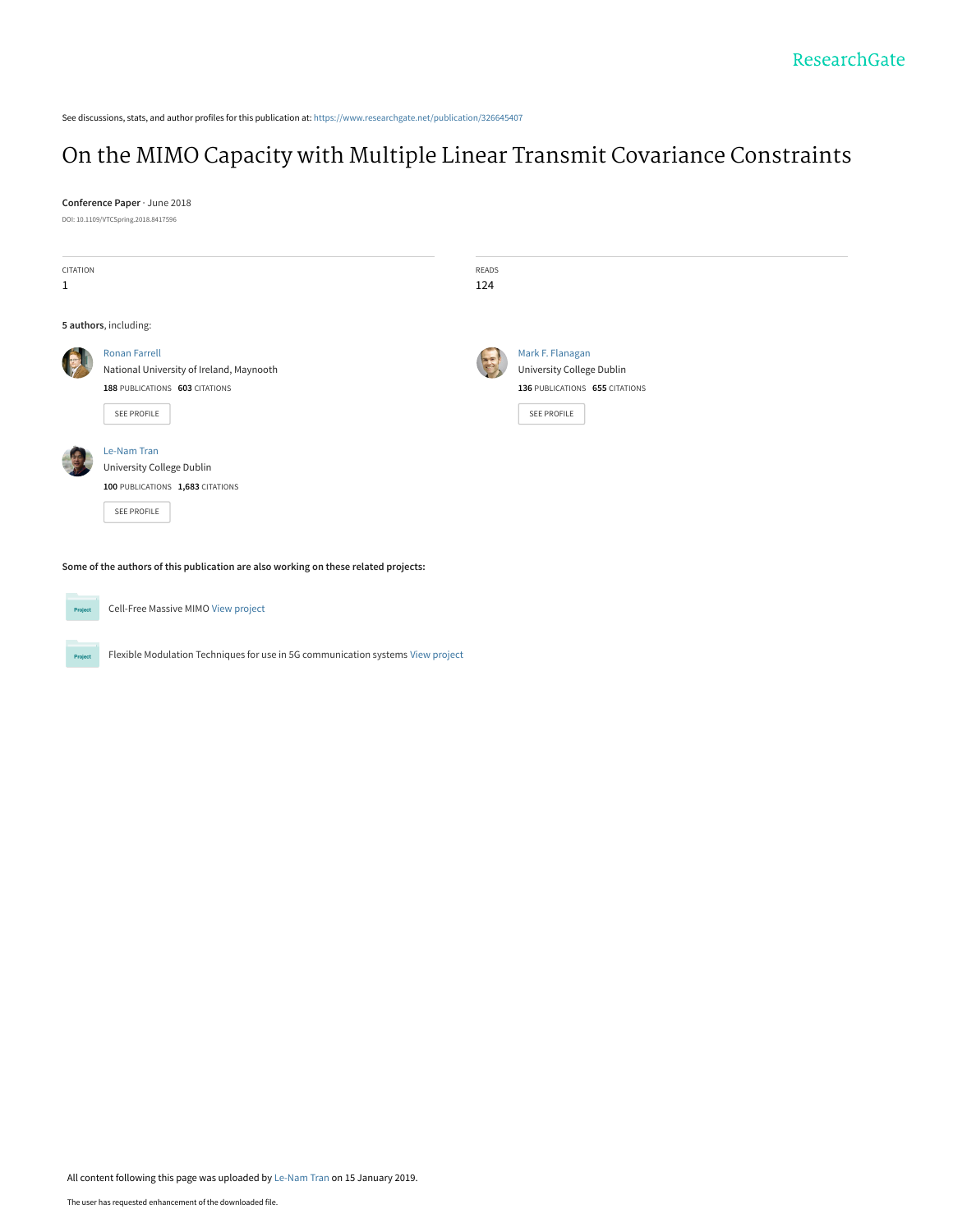# On the MIMO Capacity with Multiple Linear Transmit Covariance Constraints

Thuy M. Pham<sup>∗</sup>, Ronan Farrell<sup>∗</sup>, Holger Claussen<sup>†</sup>, Mark Flanagan<sup>‡</sup>, and Le-Nam Tran<sup>‡</sup>

∗Department of Electronic Engineering, Maynooth University, Ireland. Email: {minhthuy.pham, ronan.farrell}@mu.ie

†Nokia Bell Labs, Ireland. Email: holger.claussen@nokia-bell-labs.com.

‡School of Electrical and Electronic Engineering, University College Dublin, Ireland. Email: {mark.flanagan,nam.tran}@ucd.ie

*Abstract*—This paper presents an efficient approach to computing the capacity of multiple-input multiple-output (MIMO) channels under multiple linear transmit covariance constraints (LTCCs). LTCCs are general enough to include several special types of power constraints as special cases such as the sum power constraint (SPC), per-antenna power constraint (PAPC), or a combination thereof. Despite its importance and generality, most of the existing literature considers either SPC or PAPC independently. Efficient solutions to the computation of the MIMO capacity with a combination of SPC and PAPC have been recently reported, but were only dedicated to multipleinput single-output (MISO) systems. For the general case of LTCCs, we propose a low-complexity semi-closed-form approach to the computation of the MIMO capacity. Specifically, a modified minimax duality is first invoked to transform the considered problem in the broadcast channel into an equivalent minimax problem in the dual multiple access channel. Then alternating optimization and concave-convex procedure are utilized to derive water-filling-based algorithms to find a saddle point of the minimax problem. This is different from the state-of-the-art solutions to the considered problem, which are based on interiorpoint or subgradient methods. Analytical and numerical results are provided to demonstrate the effectiveness of the proposed low-complexity solution under various MIMO scenarios.

*Index Terms*—MIMO, linear transmit covariance constraints, sum power constraint, per-antenna power constraint, minimax duality, concave-convex procedure.

# I. INTRODUCTION

The capacity of a Gaussian multiple-input multiple-output (MIMO) channel under a sum power constraint (SPC) or perantenna power constraint (PAPC) has been studied extensively [1]–[8]. While the former is apparently due to power budget or regulations, the latter is considered to avoid nonlinear distortions of the power amplifier associated with each transmit antenna. In practice, other power constraints can also be imposed on a MIMO system, not necessarily limited to SPC or PAPC separately. For example, optimal transmit covariance for multiple-input single output (MISO) channels with joint SPC and PAPC was studied in [9], [10]. In the context of cognitive networks, interference temperature constraints can be imposed on a secondary user (SU) to limit the interference generated at a primary user (PU) [11]–[13]. All of these constraints can be generally modeled as linear transmit covariance constraints (LTCCs) [11].

Efficient solutions to the computation of MIMO capacity with either SPC or PAPC have been well-studied [1], [2], [5], [6], [8]. More recent research efforts have been made to characterize the capacity of Gaussian MIMO channels with joint SPC and PAPC [9], [10]. However, the work of [9] is only applicable to MISO systems, while that of [10] partially addresses general MIMO channels. For the general form of LTCCs, interior-point and subgradient methods were presented in [11], [12] to compute optimal transmit covariance matrices. However, it was demonstrated in [14] that these high-complexity methods are not useful for massive MIMO systems.

In this paper we propose efficient methods for computing the capacity of a single user MIMO (SU-MIMO) system under multiple LTCCs in the most general form. The channel state information is assumed to be known at both the transmitter and the receiver. In particular, we first transform the considered problem in the broadcast channel (BC) into an equivalent minimax problem in the dual multiple access channel (MAC), generalizing several results on the BC-MAC duality in the previous studies of [7], [11], [15]. In fact, a mimimax optimization approach was also considered in [7] but by interior-point algorithms. To find a saddle point of the considered minimax problem, we combine alternating optimization (AO) and concave-convex procedure (CCP) to arrive at an iterative algorithm, where each iteration is based on closed-form expressions. Our contributions are summarized as follows:

- We generalize the BC-MAC duality for an arbitrary number of LTCCs. In this way, the capacity of the BC with multiple LTCCs can be equivalently expressed as a minimax optimization problem in the dual MAC. The objective of the minimax problem is a concave-convex function of transmit and noise covariance matrices, respectively.
- We then propose a closed-form approach to computing a saddle point of the minimax problem by efficiently combining AO and CCP. The idea is to alternately optimize the transmit and noise covariance matrices, which is indeed a standard routine drawn on AO. For minimax problems, the convergence of AO is not guaranteed in general. The novelty of our proposed method is to optimize a bound of the objective obtained from the CCP when optimizing the noise covariance matrix. The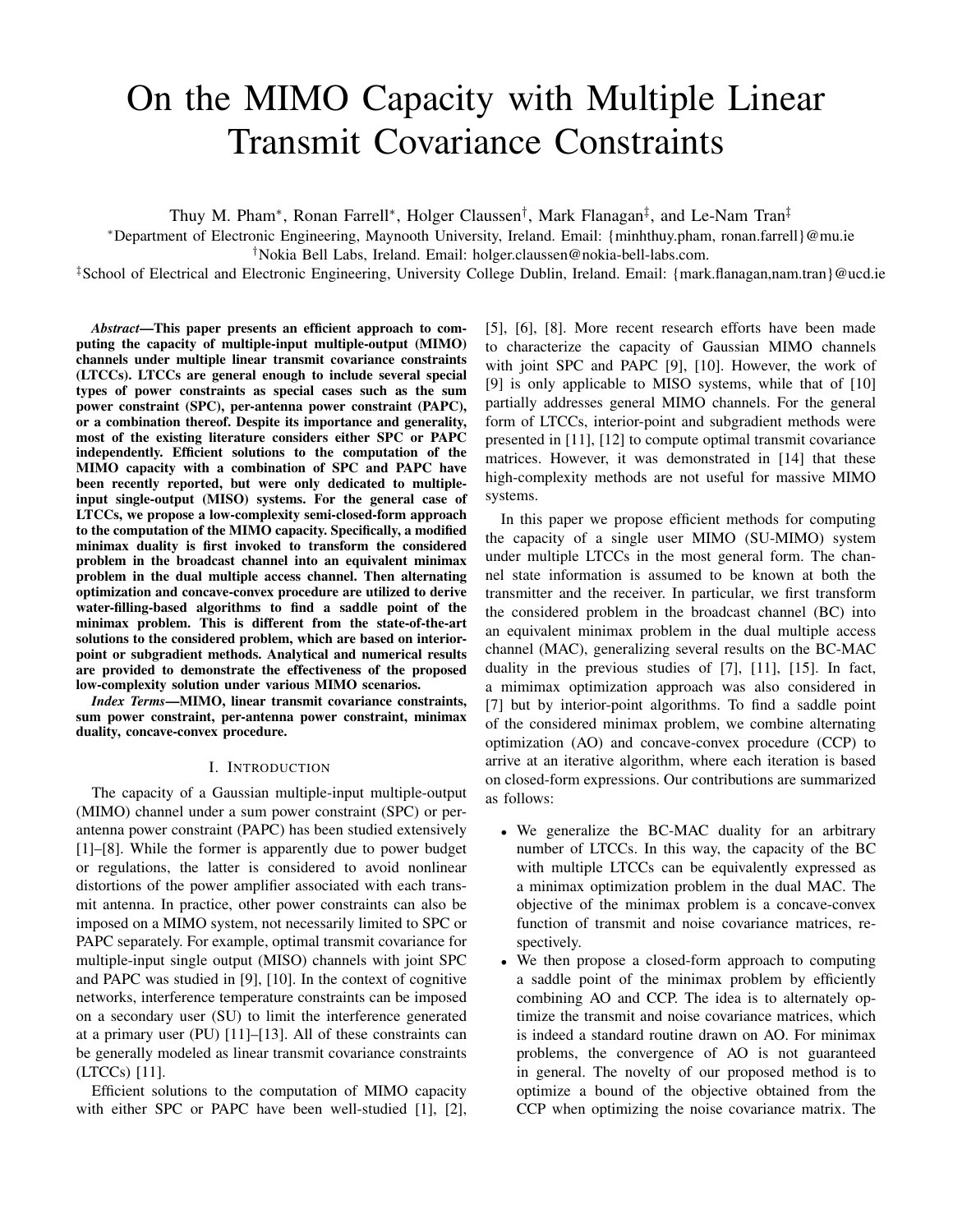proposed algorithm is provably convergent.

• We provide numerical results on the capacity of largescale MIMO systems with multiple LTCCs, which have not been reported previously.

*Notation*: Standard notations are used in this paper. Bold lower and upper case letters represent vectors and matrices, respectively.  $I_N$  defines an identity matrix of size N; I and 0 define identity and zero matrices respectively, of which the size can be easily inferred from the context.  $\mathbb{C}^{M \times N}$  denotes the space of  $M \times N$  complex matrices;  $H^{\dagger}$  and  $H^T$  are Hermitian and ordinary transpose of H, respectively;  $H_{i,j}$  is the  $(i, j)$ entry of H;  $|H|$  is the determinant of H; diag(x) denotes the diagonal matrix having diagonal entries matching the vector  $x$ ; diag( $H$ ), where  $H$  is a square matrix, is the vector of diagonal elements of  $H$ ;  $tr(H)$  is the trace of a square matrix H. Furthermore, we denote the expected value of a random variable by  $\mathbb{E}[.]$ , and  $[x]_+ = \max(x, 0)$ . The *i*th unit vector (i.e., its ith entry is equal to one and all other entries are zero) is denoted by  $e_i$ .

# II. SYSTEM MODEL

We consider a SU-MIMO model, where the transmitter and the receiver are equipped with  $N$  and  $M$  antennas, respectively. Note that a transmitter can obtain channel knowledge through receiver feedback or reciprocity of the MAC and BC. Therefore, we assume in this paper that the channel state information is perfectly known at the transmitter and the receiver. The received signal is given by

$$
y = Hs + z \tag{1}
$$

where s is the vector of transmitted symbols, and  $z \in \mathbb{C}^{M \times 1}$ is the background noise with distribution  $\mathcal{CN}(\mathbf{0}, \mathbf{I}_M)$ . Let  $S = \mathbb{E}[ss^{\dagger}]$  be the input covariance matrix for the transmitted signal. We are interested in finding the capacity of the above channel with multiple LTCCs, which is formulated as

$$
\begin{array}{ll}\text{maximize} & \log|\mathbf{I} + \mathbf{H} \mathbf{S} \mathbf{H}^{\dagger}| \end{array} \tag{2a}
$$

subject to 
$$
tr(\mathbf{E}_i \mathbf{S}) \le P_i, i = 1, 2, ..., L
$$
 (2b)

where  $\mathbf{E}_i \succeq \mathbf{0}$  is a predefined positive semidefinite matrix and  $P_i$  is the corresponding power constraint,  $L$  is the number of power constraints. Note that (2b) is called general linear constraints on the transmit covariance and it can include several types of transmit power constraints as special cases. Some examples are given below:

- If  $\mathbf{E}_i$  is an identity matrix, the resulting constraint (2b) becomes a SPC.
- If  $\mathbf{E}_i = \text{diag}(\mathbf{e}_i)$ , where  $i = 1, 2, ..., N$  and  $\mathbf{e}_i$  is a vector of all zeros except a value of one at the ith position, the constraint reduces to a PAPC.
- If  $\mathbf{E}_i = \mathbf{G} \mathbf{G}^{\dagger}$ , where G is the effective channel between a SU and the PU, then the resulting constraint limits the overall interference experienced by the PU.

In this paper we assume that  $E_i$ 's are introduced in such a way that the feasible set of (2) is bounded, and thus (2) is solvable. Since (2) is in fact a convex problem, it can be solved by a proper general-purpose optimization software. However, the computational complexity of convex solvers, which are mostly based on interior-point methods, increases dramatically with the problem size, and thus is not suitable for largescale MIMO systems. Hence, we propose a low-complexity iterative algorithm which will be numerically shown to achieve a superlinear convergence rate.

### III. PROPOSED ALGORITHM

#### *A. Algorithm Description*

The focus of our paper is to transform the convex problem in the BC into an equivalent minimax problem in the MAC for which an efficient algorithm is derived. First we assume that the Slater condition holds for (2) which can be achieved if  $P_i > 0$  for all i. As a result, the duality gap is zero and (2) can be optimally solved in the dual domain. In this regard, let us denote  $\mathbf{q} = [q_1, q_2, \dots, q_L]^T$  be the vector of the Lagrange multipliers of (2) and  $\mathbf{p} = [P_1, P_2, \dots, P_L]^T$  be the corresponding power constraints. The proposed algorithm is based on the following theorem.

Theorem 1. *The Lagrangian dual problem of* (2) *is equivalent to the following minimax problem*

$$
\min_{\mathbf{q}\geq 0} \max_{\bar{\mathbf{S}}\succeq \mathbf{0}} \log \frac{|\sum_{i=1}^{L} q_i \mathbf{E}_i + \mathbf{H}^\dagger \bar{\mathbf{S}} \mathbf{H}|}{|\sum_{i=1}^{L} q_i \mathbf{E}_i|} \triangleq f(\mathbf{q}, \bar{\mathbf{S}})
$$
\n
$$
\text{subject to } \operatorname{tr}(\bar{\mathbf{S}}) \leq P; \ \mathbf{p}^T \mathbf{q} \leq P
$$
\n
$$
(3)
$$

where  $P = \sum_{i=1}^{L} P_i$ ,  $\bar{S}$  *is the covariance matrix in the MAC.* 

*Proof:* See the Appendix.

We remark that the above result is in fact a generalization of several results for LTCCs presented in previous studies [7], [11], [15]. Without loss of optimality, the inequalities of (3) can be replaced with equalities. Let us define  $\mathcal{Q} \triangleq$  ${q|{\bf q} \geq {\bf 0}, {\bf p}^T{\bf q} = P}$  and  $S = {\bar{\bf S}|\bar{\bf S} \succeq {\bf 0}, {\rm tr}(\bar{\bf S}) = P}$ , we note that  $f(\mathbf{q}, \mathbf{\bar{S}})$  is concave with  $\mathbf{\bar{S}}$ , and convex with q, and twice differentiable. Thus a saddle point  $(q^*, \bar{S}^*)$  exists for the minimax problem of (3) and it holds that

$$
f(\mathbf{q}^*, \bar{\mathbf{S}}) \le f(\mathbf{q}^*, \bar{\mathbf{S}}^*) \le f(\mathbf{q}, \bar{\mathbf{S}}^*). \tag{4}
$$

For this general minimax problem, pure AO is not guaranteed to converge [7]. On the other hand, interior-point methods are possible but their complexity increases rapidly with the problem size, thus they are not attractive for large-scale MIMO systems [14].

In this paper we propose an iterative method that combines AO and CCP to solve (3) efficiently. The proposed method can be summarized as follows:

- For a given q, we maximize  $f(\mathbf{q}, \mathbf{S})$  with respect to  $\mathbf{S}$ , which can be solved efficiently by the classical waterfilling algorithm.
- For a given  $\overline{S}$ , we minimize a convex upper bound of  $f(\mathbf{q}, \bar{\mathbf{S}})$  which is obtained from the CCP. The novelty of the proposed method lies in the use of a convex upper bound, which is proved to generate a decreasing sequence of objective values. This method avoids fluctuations in a pure AO algorithm, and thus convergence is guaranteed.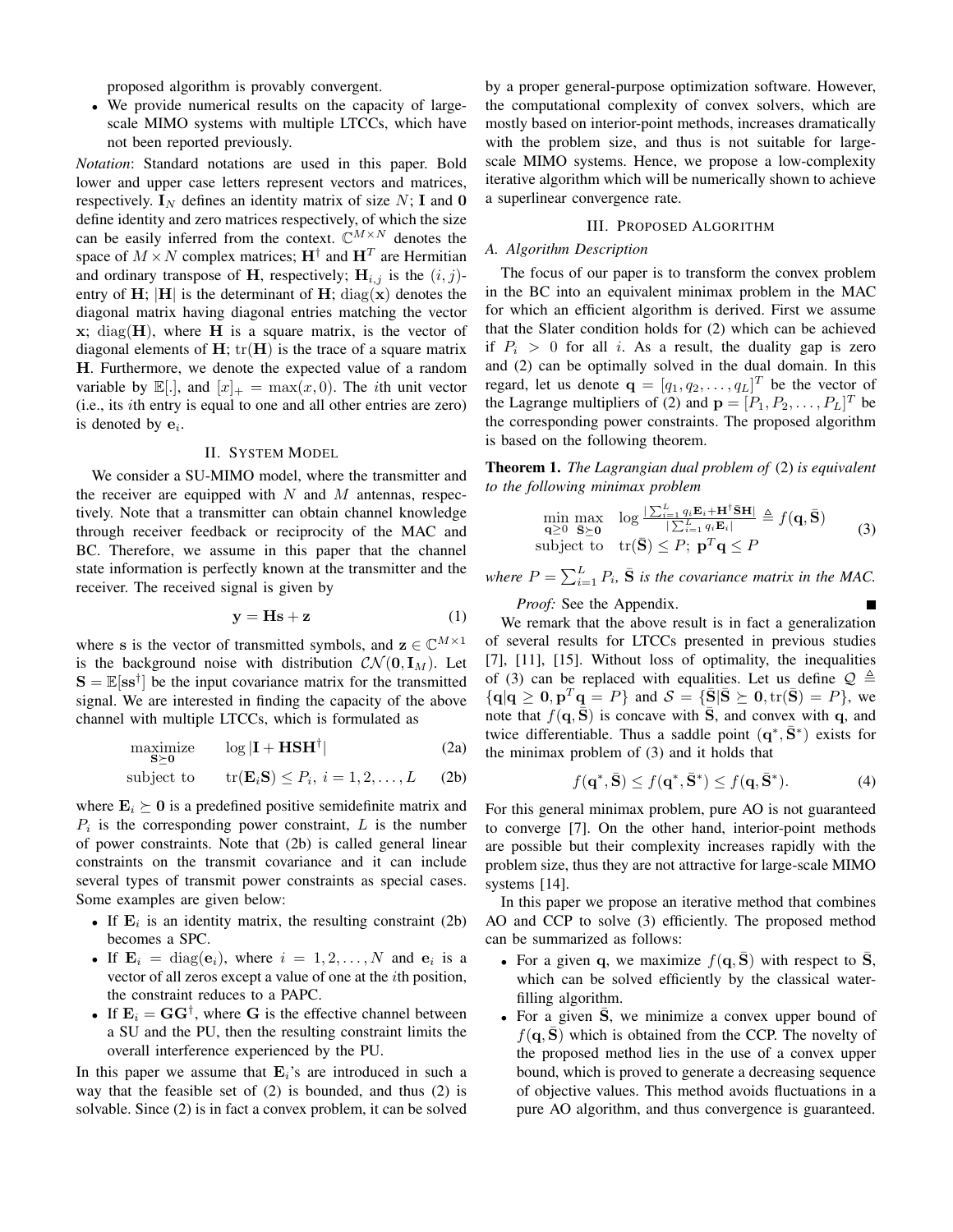In the following we provide the details of the above steps. Let  $q^n$  be the value of q at the *n*th iteration of the proposed method and  $\mathbf{Q}_n = \sum_{i=1}^L q_i^n \mathbf{E}_i$ . Then,  $\bar{\mathbf{S}}_n$  is the solution to the following problem

$$
\begin{array}{ll}\n\text{maximize} & \log|\mathbf{Q}_n + \mathbf{H}^\dagger \bar{\mathbf{S}} \mathbf{H}| \\
\bar{\mathbf{S}} \succeq \mathbf{0} & \text{subject to} \quad \text{tr}(\bar{\mathbf{S}}) = P.\n\end{array} \tag{5}
$$

The problem above admits the water-filling solution [1], [2]. More explicitly,  $\bar{\mathbf{S}}_n$  can be found as

$$
\bar{\mathbf{S}}_n = \mathbf{U}_n \hat{\boldsymbol{\Sigma}}_n \mathbf{U}_n^\dagger \tag{6}
$$

where  $\mathbf{U}_n \Sigma_n \mathbf{U}_n^{\dagger} = \mathbf{H} \mathbf{Q}_n^{-1} \mathbf{H}^{\dagger}$  ,  $\hat{\Sigma}_n = [\mu \mathbf{I} - \Sigma_n^{-1}]_+$  and  $\mu$  is the water-level, which satisfies the total power constraint

$$
\sum_{i=1}^{r} \left[ \mathbf{H} \mathbf{Q}_n^{-1} \mathbf{H}^\dagger \right]_+ = P \tag{7}
$$

where r is the rank of the matrix  $\mathbf{H} \mathbf{Q}_n^{-1} \mathbf{H}^{\dagger}$ . As mentioned earlier, monotonic convergence cannot be guaranteed by pure AO, which simply alternates between maximization and minimization of the same objective function. Herein, to avoid fluctuations, we propose using an upper bound of the objective for the minimization. In light of the CCP, we note that  $f(\mathbf{q}, \bar{\mathbf{S}})$ in (3) can be expressed as a difference of two convex functions. Particularly, by the concavity property of the logdet function, we have

$$
\log |\mathbf{Q} + \mathbf{H}^{\dagger} \bar{\mathbf{S}}_n \mathbf{H}| \leq \log |\Phi_n| + \text{tr} \Big( \mathbf{\Phi}_n^{-1} \big( \mathbf{Q} - \mathbf{Q}_n \big) \Big) \quad (8)
$$

which produces

$$
f(\mathbf{q}, \bar{\mathbf{S}}_n) \leq \log |\mathbf{\Phi}_n| + \text{tr}\Big(\mathbf{\Phi}_n^{-1}(\mathbf{Q} - \mathbf{Q}_n)\Big) - \log |\mathbf{Q}| \quad (9)
$$

where  $\Phi_n = \mathbf{Q}_n + \mathbf{H}^\dagger \bar{\mathbf{S}}_n \mathbf{H}$  and  $\mathbf{Q} \triangleq \sum_{i=1}^L q_i \mathbf{E}_i$ . The right hand side of (9) is a convex upper bound of the objective. To find  $q^{n+1}$  we solve the minimization of the upper bound. Since  $\log |\Phi_n|$  is a constant in this regard,  $\mathbf{q}^{n+1}$  is in fact the solution to the following problem

$$
\begin{array}{ll}\text{minimize} & \text{tr}\left(\mathbf{\Phi}_n^{-1}\mathbf{Q}\right) - \log|\mathbf{Q}|\\ \text{subject to} & \mathbf{p}^T\mathbf{q} = P \end{array} \tag{10}
$$

or equivalently,

$$
\begin{array}{ll}\n\text{minimize} & \sum_{i=1}^{L} q_i \phi_{n,i} - \log |\sum_{i=1}^{L} q_i \mathbf{E}_i| \triangleq g(\mathbf{q}) \\
\text{subject to} & \mathbf{p}^T \mathbf{q} = P\n\end{array} \tag{11}
$$

where  $\phi_{n,i} = \text{tr}\left(\mathbf{\Phi}_n^{-1} \mathbf{E}_i\right)$ .

*Remark* 1*.* Our idea of using a convex upper bound for minimizing a cost function has a deep root in the successive convex approximation (SCA) framework. However, in the context of SCA, the objective to be minimized is often nonconvex. In the considered problem,  $f(\mathbf{q}, \bar{\mathbf{S}})$  is indeed convex with respect to q but an upper bound can be derived easily following the CCP. We note that other upper bounds can also be used in the proposed algorithm, as long as they meet the other conditions as well (see Property A of [16] for the detail). The upper bound found in (9) is relatively straightforward but it results in efficient methods for solving (11) as shown next.

In the general case of LTCCs, the gradient projection or conjugate gradient projection method can be utilized to solve (11) efficiently. The reason is that the feasible set of (11) is a simplex, and projection onto a simplex admits water-fillinglike algorithms [17]. A gradient projection based algorithm for solving (11) is described in Algorithm 1. When only PAPC is considered, a closed-form method for solving (11) was proposed in [8]. For the special case of joint SPC and PAPC, a closed-form solution for (11) is provided in the next subsection.

| Algorithm 1: The gradient projection algorithm for |  |  |  |
|----------------------------------------------------|--|--|--|
| solving $(11)$ .                                   |  |  |  |
|                                                    |  |  |  |

**Input:**  $\mathbf{q}_0$ ,  $\epsilon_1 > 0$ ,  $m := 0$ . 1 repeat

2 Calculate the gradient  $\tilde{\mathbf{u}}_m = -\nabla g(\mathbf{q}_m)$ .

- 3 Choose an appropriate positive scalar  $\rho_m$  for  $\tilde{\mathbf{q}}_m = \mathbf{q}_m + \rho_m \tilde{\mathbf{u}}_m.$
- 4 Project  $\tilde{\mathbf{q}}_m$  onto Q to obtain  $\bar{\mathbf{q}}_m$ .
- 5 Choose appropriate step size  $\nu_m$  using the Armijo rule [18] and set  $\mathbf{q}_{m+1} = \mathbf{q}_m + \nu_m (\bar{\mathbf{q}}_m - \mathbf{q}_m)$ . 6  $m := m + 1$ . 7 until  $|\nabla g(\mathbf q_m)^T(\mathbf q_{m+1}-\mathbf q_m)|<\epsilon_1;$ 
	- **Output:**  $q_m$  as the optimal solution to (11).

The complete algorithm to find the optimal transmit covariance matrix with multiple LTCCs is summarized in Algorithm 2. The convergence proof of Algorithm 2 follows the same arguments as those in [8], and thus is omitted here due to space limitations. The interested reader is referred to [8] for more details.

Algorithm 2: Proposed solution based on AO and CCP.

**Input:**  $q^0$  feasible to  $Q$ , and  $\epsilon_2 > 0$ . 1 Initialize  $n := 0, \tau = 1 + \epsilon_2$ . 2 while  $\tau > \epsilon_2$  do 3 Compute  $\mathbf{Q}_n = \sum_{i=1}^L q_i^n \mathbf{E}_i$ . <sup>4</sup> Apply water-filling algorithm (i.e., (6) and (7)) to compute  $\bar{\mathbf{S}}_n = \arg \max \ \log |\mathbf{Q}_n + \mathbf{H}^\dagger \bar{\mathbf{S}} \mathbf{H}|.$  $\breve{\mathbf{s}} \in \mathcal{S}$ 5 For  $n \ge 1$ , let  $\tau = |\tilde{f}(q^n, \bar{S}_n) - f(q^{n-1}, \bar{S}_{n-1})|$ . 6 Let  $\mathbf{\Phi}_n^{-1} = (\mathbf{Q}_n + \mathbf{H}^\dagger \bar{\mathbf{S}}_n \mathbf{H})^{-1}$ . 7 Find  $\mathbf{q}^{n+1} = \arg \min_{\mathbf{q}} \text{ tr}(\mathbf{\Phi}_n^{-1} \mathbf{Q}) - \log |\mathbf{Q}|$  using q∈Q Algorithm 1. 8  $n := n + 1$ . <sup>9</sup> end

Output:  $\bar{\mathbf{S}}_n$  .

# *B. MIMO Capacity with Joint SPC and PAPC*

For the special case of joint SPC and PAPC that has received growing interest recently [9], [10], we provide another method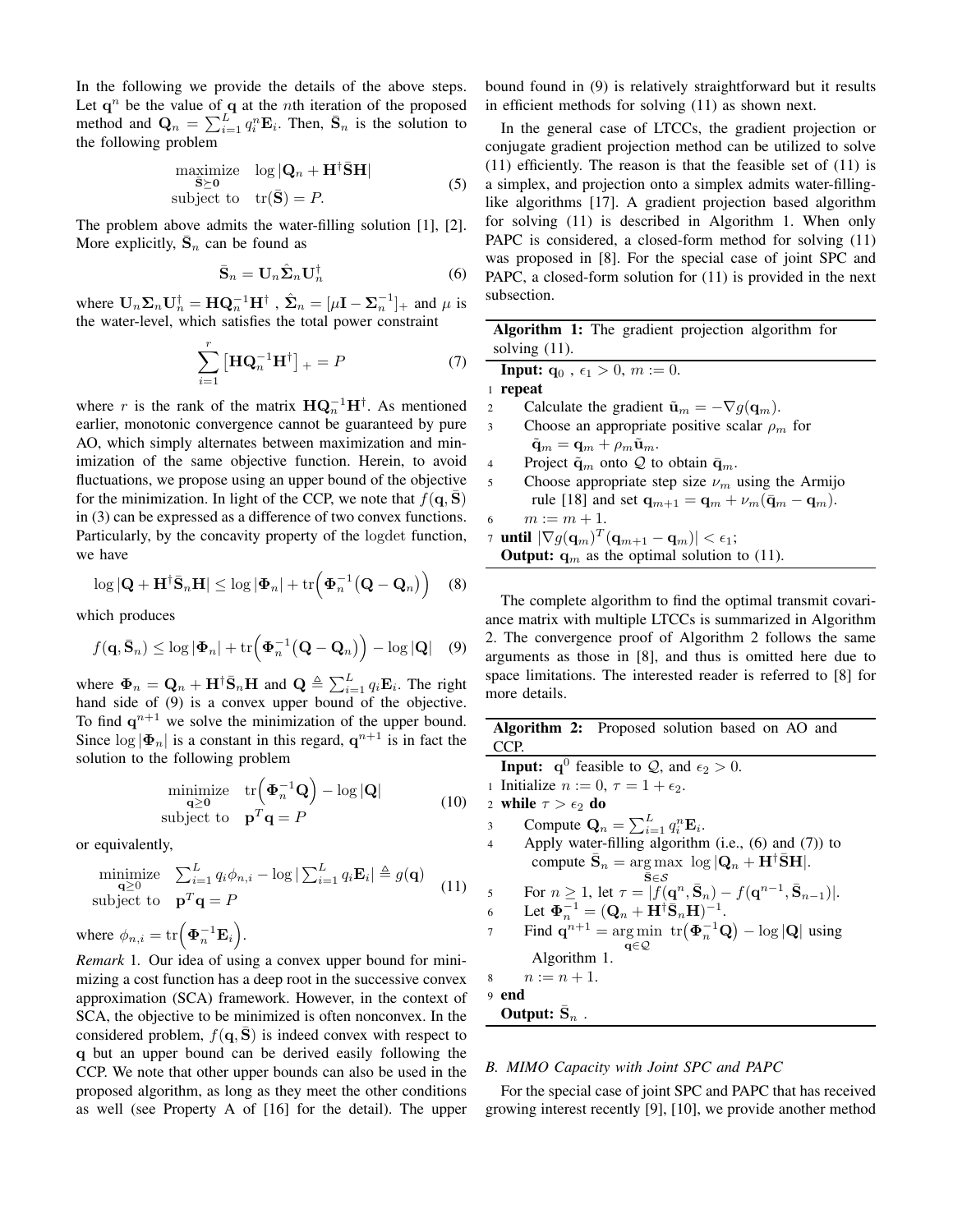to solve (11) by closed-form expressions. However, no efficient method was proposed for this special case for the general MIMO setups in these two papers. In this case  $L = N + 1$ and we assume  $E_{N+1} = I_N$  which represents the SPC, and  $\mathbf{E}_i = \text{diag}(\mathbf{e}_i)$  for  $i = 1, 2, ..., N$  which represents the PAPC. In this way  $P_{N+1}$  is the total transmit power  $P_T$ , and  $P_i$ ,  $i = 1, 2, \dots, N$  is the power constraint for the *i*th antenna.

We only consider the non-trivial case where  $\min\{P_i\}$  <  $P_{N+1} < \sum_{i=1}^{N} P_i$ . If  $P_{N+1} \leq \min_{1 \leq i \leq N} \{P_i\}$ , it is easy to see that (2) reduces to the MIMO capacity with a single SPC. Similarly, if  $P_{N+1} \ge \sum_{i=1}^{N} P_i$ , the SPC can be omitted and thus (2) becomes the MIMO capacity with PAPC [8].

It is trivial to see that in this case, problem (11) may be equivalently rewritten as

minimize 
$$
q_{N+1}\phi_{n,N+1} + \sum_{i=1}^{N} (q_i\phi_{n,i} - \log(q_{N+1} + q_i))
$$
  
subject to  $\sum_{i=1}^{N+1} P_i q_i = P.$  (12)

The Lagrangian function of (12) is given by

$$
L(\mathbf{q}, \gamma) = q_{N+1} \phi_{n, N+1} + \sum_{i=1}^{N} q_i \phi_{n, i}
$$

$$
- \sum_{i=1}^{N} \log(q_{N+1} + q_i) + \gamma \left(\sum_{i=1}^{N+1} q_i P_i - P\right) \quad (13)
$$

where  $\gamma$  is the multiplier. The dual function of (12) is

$$
g(\gamma) = \min_{\mathbf{q} \ge 0} L(\mathbf{q}, \gamma).
$$
 (14)

For a given  $\gamma$ , note that the maximization of  $L(\mathbf{q}, \gamma)$  over  $q_i$ ,  $i = 1, \ldots N$ , can be done in parallel, motivating us to apply the nonlinear Gauss–Seidel method [19] to compute  $g(\gamma)$ . In what follows, we use the subscript  $m$  to denote the Gauss–Seidel iteration index. In particular, given the current iterate  $q_m =$  $[q_{m,1}, q_{m,2}, \ldots, q_{m,N+1}]^T$ , we have the following iteration

$$
q_{m+1,i} = \left[\frac{1}{\phi_{n,i} + \gamma P_i} - q_{m,N+1}\right] + i = 1, \dots, N \quad (15)
$$

$$
q_{m+1,N+1} = [x^*]_+\tag{16}
$$

where  $x^*$  is the root of the equation

$$
\phi_{n,N+1} + \gamma P_{N+1} - \sum_{i=1}^{N} \frac{1}{x + q_{m+1,i}} = 0.
$$
 (17)

The above equation can be solved easily by the Newton method or bisection method [19].

We also notice that  $\Phi_n^{-1}$  and the eigenvalue decomposition (EVD) of  $HQ_n^{-1}H^{\dagger}$  can be computed with reduced complexity. Specifically let  $\text{GR} = \text{H}$  be the QR decomposition of H. If the singular value decomposition (SVD) of the upper triangular matrix  $\mathbf{R} \mathbf{Q}_n^{-1/2}$  is  $\tilde{\mathbf{U}}_n \tilde{\mathbf{\Sigma}}_n \tilde{\mathbf{V}}_n^{\dagger} = \mathbf{R} \mathbf{Q}_n^{-1/2}$ , the EVD of  $\mathbf{H} \mathbf{Q}_n^{-1} \mathbf{H}^{\dagger}$  is simply given by  $\mathbf{U}_n \mathbf{\Sigma}_n \mathbf{U}_n^{\dagger} = \mathbf{H} \mathbf{Q}_n^{-1} \mathbf{H}^{\dagger}$ , where  $\overline{\mathbf{U}}_n = \mathbf{G}\widetilde{\mathbf{U}}_n$  and  $\overline{\mathbf{\Sigma}}_n = \tilde{\boldsymbol{\Sigma}}_n^2$  $\overline{n}$ . In addition, we can apply the matrix-inversion lemma [20] to compute  $\Phi_n^{-1}$ . Let  $\dot{\Sigma}_n$  be the diagonal matrix containing all *strictly positive* entries of  $\hat{\Sigma}_n$ , and  $\dot{\mathbf{V}}_n$  be the corresponding singular vectors. After some manipulations, we arrive at  $\Phi_n^{-1} = \mathbf{Q}_n^{-1} - \mathbf{Q}_n^{-1/2} \mathbf{V}_n (\dot{\Sigma}_n^{-1} +$   $\left(I\right)^{-1}\dot{V}_n^{\dagger}Q_n^{-1/2}$  in which the inversion of the diagonal matrices  $\sum_{n=1}^{\infty}$  + I and  $\mathbf{Q}_n$  can be computed easily. Following similar arguments to those in [8], we can obtain a per-iteration complexity of  $6(2MN^2 + 11N^3)$  and  $6(2NM^2 + 11M^3)$  for the cases  $M > N$  and  $M < N$ , respectively.

# *C. The Special Case of MISO Capacity with Joint SPC and PAPC*

As mentioned earlier, this special case was recently studied in [9], [10]. We now show that a closed-form solution is also achievable using the minimax formulation in (2). Again we are only interested in the nontrivial case where  $\min\{P_i\}$  <  $P_{N+1} < \sum_{i=1}^{N} P_i$ .

It is easy to see that for MISO channels,  $\bar{S}$  in (3) becomes *a scalar* and thus maximization of  $f(\mathbf{q}, \mathbf{\bar{S}})$  with  $\mathbf{\bar{S}}$  is always obtained at  $\bar{S} = P = \sum_{i=1}^{N+1} P_i$ . Thus the minimax problem is reduced to

$$
\min_{\mathbf{q}\geq 0} \quad \log \frac{|\operatorname{diag}(q_{N+1}+q)+P\mathbf{H}^{\dagger}\mathbf{H}|}{|\operatorname{diag}(q_{N+1}+q)|}
$$
\n
$$
\text{subject to} \quad \sum_{i=1}^{N+1} P_i q_i = P \tag{18}
$$

which is equivalent to (by noting that  $H$  is a row vector)

$$
\min_{\mathbf{q}\geq 0} \quad \mathbf{H} \left( \mathrm{diag}(q_{N+1} + q)^{-1} \mathbf{H}^{\dagger} \right)
$$
\n
$$
\text{subject to} \quad \sum_{i=1}^{N+1} P_i q_i = P. \tag{19}
$$

To make notation clear, let us write  $\mathbf{H} = [h_1, h_2, \dots, h_N]$ . Then (19) is explicitly written as

$$
\min_{\mathbf{q} \ge 0} \sum_{i=1}^{N} \frac{|h_i|^2}{q_i + q_{N+1}}
$$
\nsubject to 
$$
\sum_{i=1}^{N+1} P_i q_i = P.
$$
\n(20)

Without loss of generality let us assume  $\{\frac{|h_i|}{\sqrt{P_i}}\}$  are in decreasing order, i.e.,  $\frac{|h_1|}{\sqrt{P_1}} \ge \frac{|h_2|}{\sqrt{P_2}} \ge \dots \ge \frac{|h_N|}{\sqrt{P_N}}$ . By manipulating the Karush–Kuhn–Tucker (KKT) conditions of the above problem, we arrive at the following closed-form solution

$$
q_{N+1} = \frac{1}{\sqrt{\gamma}} \sqrt{\frac{\sum_{i=k+1}^{N} |h_i|^2}{(P_T - \sum_{i=1}^{k} P_i)}}
$$
(21)

$$
q_i = \frac{1}{\sqrt{7}} \left( \frac{|h_i|}{\sqrt{P_i}} - \sqrt{\frac{\sum_{i=k+1}^N |h_i|^2}{(P_T - \sum_{i=1}^k P_i)}} \right), i = 1, \dots, k \quad (22)
$$

$$
q_i = 0, i = k+1, k+2, \dots, N \qquad (23)
$$

where  $k$  is the least solution to the following inequality:

$$
\frac{\sum_{i=k+1}^{N} |h_i|^2}{P_T - \sum_{i=1}^{k} P_i} \ge \frac{|h_N|^2}{P_N}
$$
\n(24)

and

$$
\gamma = \left(\frac{\sum_{i=1}^{k} |h_i| \sqrt{P_i} + (P_T - \sum_{i=1}^{k} P_i) \sqrt{\frac{\sum_{i=k+1}^{N} |h_i|^2}{\left(P_T - \sum_{i=1}^{k} P_i\right)}}}{P}\right)^2.
$$
\n(25)

The detailed derivation of this closed-form solution is omitted due to space limitations.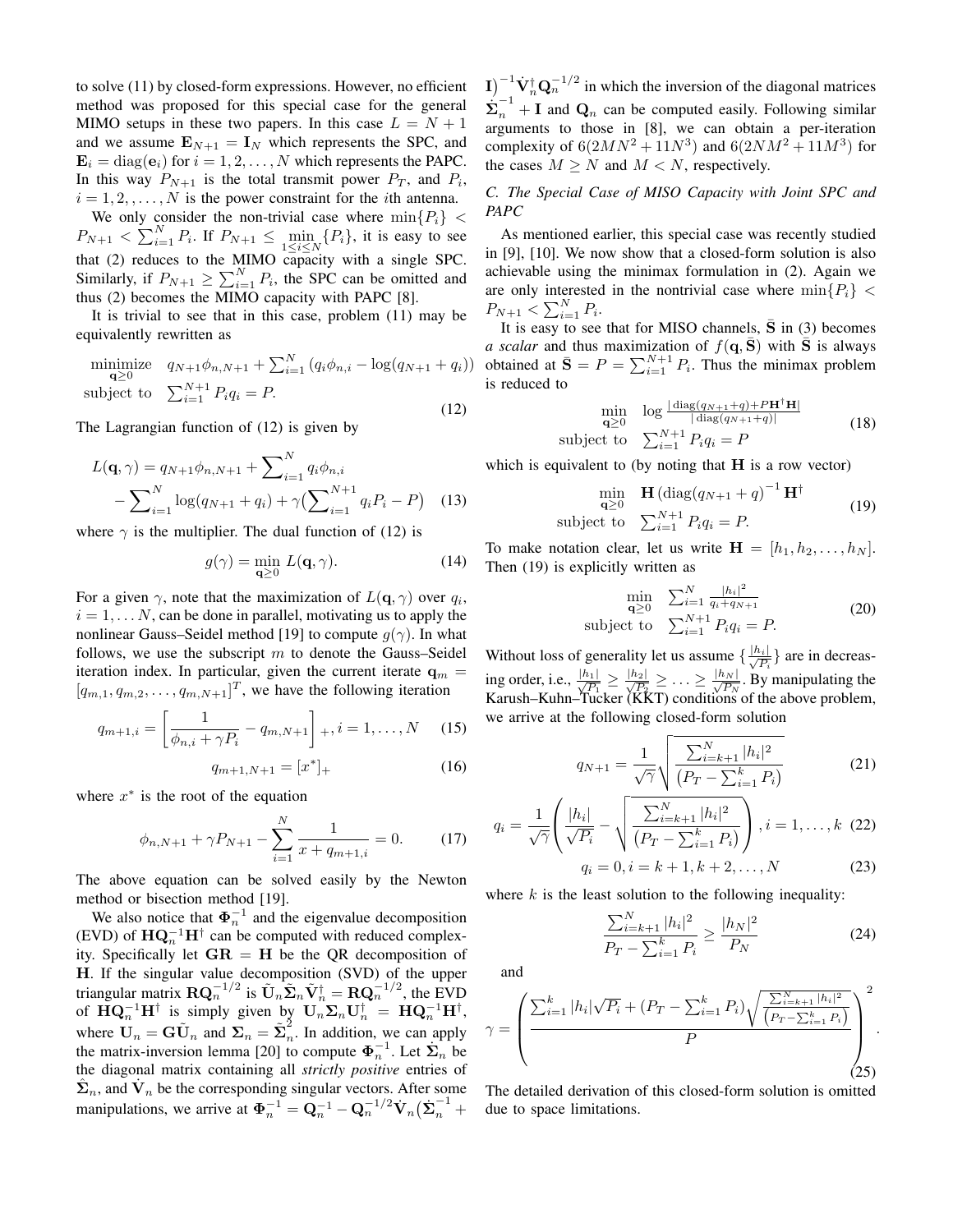# IV. NUMERICAL RESULTS

In this section, we evaluate the performance of the proposed algorithm by numerical experiments. More specifically, we focus on the important case of joint SPC and PAPC. We consider here the most common case encountered in practice, where each transmit antenna is subject to the same power constraint, i.e.,  $P_0$ , for  $i = 1, 2, ..., N$ . Further, as mentioned earlier, we are only interested in the case where  $P_0 < P_T < NP_0 = P_A$ . Unless stated otherwise, the error tolerances  $\epsilon_1$  and  $\epsilon_2$  are set to  $10^{-6}$  for all simulations. Other relevant simulation parameters are specified for each setup. Note that any average result is obtained over 1000 i.i.d. channel realizations. The MATLAB code was executed on a 64-bit desktop that supports 8 Gbyte RAM and Intel CORE i7.

First, we study the convergence properties of the proposed algorithm under SPC, PAPC and interference power constraint. In this experiment, we fix the ratio between the interference power constraint and SPC at 0.5. The convergence rate of Algorithm 2 with different ratios of  $P_T/P_A$  is plotted in the Fig. 1. The residual error is defined as the absolute difference between two consecutive objectives. For the randomly generated channel realization considered in Fig. 1, Algorithm 2 can converge with less than eight iterations and even fewer iterations in high power scenarios. For a fixed  $P_A$ , the convergence results of Algorithm 2 seem to be insensitive to the ratio between  $P_T$  and  $P_A$ . We also notice that when the solution is close to the optimal one, the proposed algorithm exhibits a superlinear convergence.

Next, we report the average run time of Algorithm 2 along with available free and commercial interior-point solvers e.g., SEDUMI [21] and MOSEK [22]. Both the solvers are executed through the parser YALMIP [23]. The ratio  $P_T/P_A$  is set to 0.8. The symbol  $\times$  denotes a case where the run time is extremely high or where the solvers could not run successfully due to insufficient memory. As can be seen clearly from Table I, interior-point method based convex solvers are not suitable for large-scale MIMO systems because their complexity can increase rapidly with the problem size which results in prohibitive overall computation time. Meanwhile, the proposed algorithm shows a consistently low run time.

Finally, we compare the average capacity of MIMO systems under different power constraint settings i.e., SPC, PAPC, and joint SPC and PAPC. As shown in Fig. 2, the capacity under joint SPC and PAPC is lower than that of PAPC because in this case, the maximum is achieved at a point where not all PAPCs are satisfied with equality. We also observe that when the PAPC is set to be equal for all transmit antennas, the capacity of PAPC is close to the one under SPC as previously observed in [6], [14].

### V. CONCLUSIONS

We have proposed efficient algorithms for computing the MIMO capacity under multiple LTCCs. We have first transformed the maximization problem in the BC into an equivalent minimax problem in the dual MAC. Then, CCP together with AO have been utilized to derive a closed-form solution. Our



Fig. 1. Convergence rate of the proposed algorithm for SU-MIMO under multiple power constraints i.e., SPC, PAPC and interference power constraint with the number of transmit antennas  $N = 2$  and the number of receive antennas  $M = 8$ . The interference power constraint is set to half of the SPC.

TABLE I AVERAGE RUN TIME (SECONDS) COMPARISON WITH  $P_T/P_A = 0.8$ , NUMBER OF RECEIVE ANTENNAS  $M = 2$ . The RUN TIME IS AVERAGED OVER 1000 CHANNEL REALIZATIONS.

| $P_A$ | Algorithms/solvers | No. of transmit antennas $N$ |       |       |       |          |  |
|-------|--------------------|------------------------------|-------|-------|-------|----------|--|
|       |                    |                              | 16    | 32    | 64    | 128      |  |
|       | Algorithm 2        | 0.048                        | 0.089 | 0.243 | 0.676 | 2.371    |  |
| 0dBW  | <b>SEDUMI</b>      | 0.058                        | 0.225 | 3.485 | ×     | $\times$ |  |
|       | <b>MOSEK</b>       | 0.007                        | 0.040 | 0.588 | ×     | ×        |  |
|       | Algorithm 2        | 0.037                        | 0.082 | 0.242 | 0.690 | 2.262    |  |
| 10dBW | <b>SEDUMI</b>      | 0.057                        | 0.247 | 3.957 | X     | ×        |  |
|       | <b>MOSEK</b>       | 0.007                        | 0.047 | 0.612 | ×     | ×        |  |



Fig. 2. Average capacity with the number of transmit antennas  $N = 16$ ,  $P_T/P_A = 0.8$  for joint SPC and PAPC.